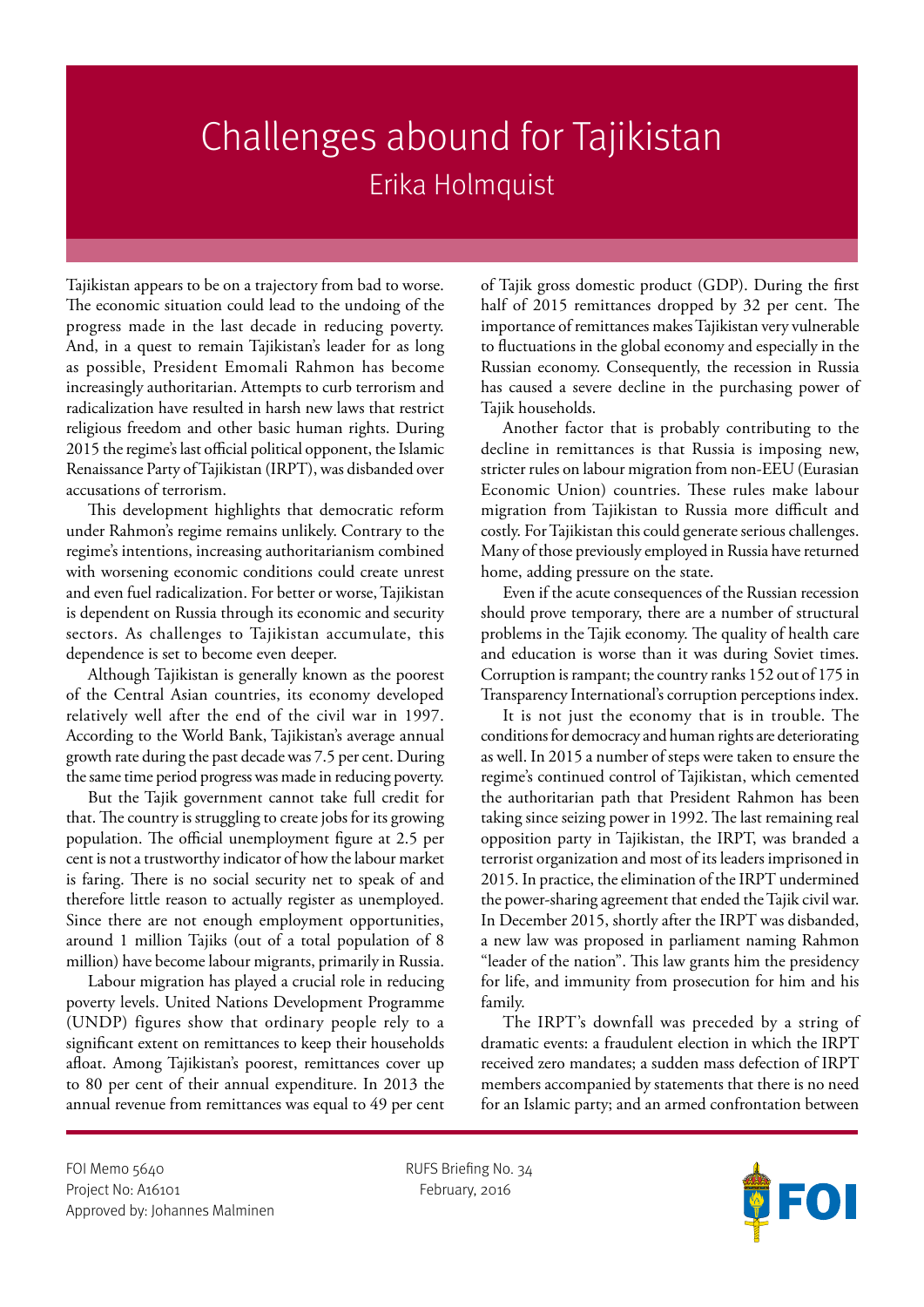



a group of gunmen led by the deputy defence minister Abduhalim Nazarzoda (part of the opposition, and a former civil war commander) and the national security forces, which resulted in the death of Nazarzoda and 25 others. The violent altercation seemingly sealed the IRPT's fate, as the authorities called the event a coup attempt and a terrorist act. An alternative explanation is that Nazarzoda was targeted in a government-led crackdown on the opposition, and was trying to resist arrest. This is merely the latest example in a pattern of similar violent battles between the government and former opposition commanders. There were for example clashes in the Rasht valley in 2010, and in Gorno-Badakhshan in 2012 and 2014.

The regime's fear of terrorism and radicalization has also driven it to impose restrictions on religious practices and on various cultural expressions. For example, government workers are prohibited from attending Friday prayer, and children under 18 are only allowed to go to the mosque during religious festivals and funerals. Tajik values, as defined by the regime, are being promoted in a bid to counter foreign influences. For example, having a long beard, or wearing an Arab-style hijab instead of a traditional Tajik headscarf, is prohibited, as is giving children Arabic names. The regime probably views these measures as necessary to stop the spread of fundamentalist Islamic ideologies. The regime's fear is not completely unfounded: according to official Tajik figures, 1 000 Tajiks have left to fight with the Islamic State. Perhaps the most famous example is Colonel Gulmurod Khalimov, the head of the Tajik Special Forces (OMON), who joined IS in May 2015.

But the harsh laws that the regime has implemented in response to the terrorism threat risk alienating parts of the